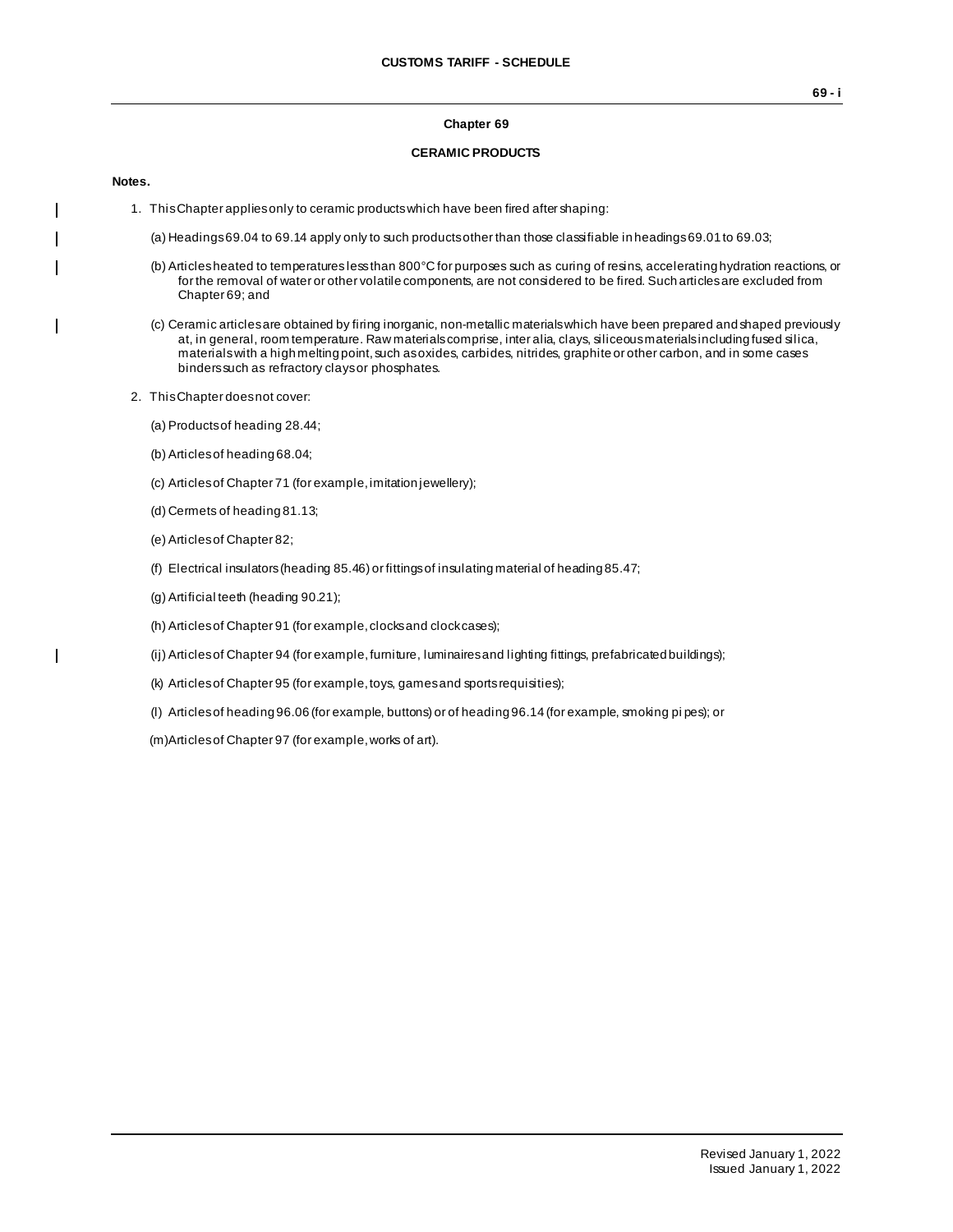## **CUSTOMS TARIFF - SCHEDULE**

| <b>Tariff</b><br>Item | SS | <b>Description of Goods</b>                                                                                                                                                                                                                   | Unit of<br>Meas.                                     | <b>MFN</b><br>Tariff | <b>Applicable</b><br><b>Preferential Tariffs</b>                                                                            |
|-----------------------|----|-----------------------------------------------------------------------------------------------------------------------------------------------------------------------------------------------------------------------------------------------|------------------------------------------------------|----------------------|-----------------------------------------------------------------------------------------------------------------------------|
|                       |    | <b>I. -GOODS OF SILICEOUS FOSSIL MEALS OR OF SIMILAR SILICEOUS</b><br><b>EARTHS, AND REFRACTORY GOODS</b>                                                                                                                                     |                                                      |                      |                                                                                                                             |
|                       |    | 6901.00.00 00 Bricks, blocks, tiles and other ceramic goods of siliceous fossil meals<br>(for example, kieselguhr, tripolite or diatomite) or of similar siliceous<br>earths.                                                                 | <b>TNE</b>                                           | Free                 | CCCT, LDCT, GPT, UST,<br>MXT, CIAT, CT, CRT, IT,<br>NT, SLT, PT, COLT, JT,<br>PAT, HNT, KRT, CEUT,<br>UAT, CPTPT, UKT: Free |
| 69.02                 |    | Refractory bricks, blocks, tiles and similar refractory ceramic<br>constructional goods, other than those of siliceous fossil meals or<br>similar siliceous earths.                                                                           |                                                      |                      |                                                                                                                             |
| 6902.10.00            |    | -Containing by weight, singly or together, more than 50% of the<br>elements Mg, Ca or Cr, expressed as MgO, CaO or Cr <sub>2</sub> O <sub>3</sub>                                                                                             |                                                      | Free                 | CCCT, LDCT, GPT, UST,<br>MXT, CIAT, CT, CRT, IT,<br>NT, SLT, PT, COLT, JT,<br>PAT, HNT, KRT, CEUT,<br>UAT, CPTPT, UKT: Free |
|                       |    |                                                                                                                                                                                                                                               | <b>TNE</b><br><b>TNE</b>                             |                      |                                                                                                                             |
| 6902.20.00            |    | -Containing by weight more than 50% of alumina ( $Al_2O_3$ ), of silica (SiO <sub>2</sub> )<br>or of a mixture or compound of these products                                                                                                  |                                                      | Free                 | CCCT, LDCT, GPT, UST,<br>MXT, CIAT, CT, CRT, IT,<br>NT, SLT, PT, COLT, JT,<br>PAT, HNT, KRT, CEUT,<br>UAT, CPTPT, UKT: Free |
|                       |    | -----Containing by weight more than 50% of alumina:                                                                                                                                                                                           | <b>TNE</b><br><b>TNE</b><br><b>TNE</b><br><b>TNE</b> |                      |                                                                                                                             |
| 6902.90.00 00 -Other  |    |                                                                                                                                                                                                                                               | <b>TNE</b>                                           | Free                 | CCCT, LDCT, GPT, UST,<br>MXT, CIAT, CT, CRT, IT,<br>NT, SLT, PT, COLT, JT,<br>PAT, HNT, KRT, CEUT,<br>UAT, CPTPT, UKT: Free |
| 69.03                 |    | Other refractory ceramic goods (for example, retorts, crucibles, muffles,<br>nozzles, plugs, supports, cupels, tubes, pipes, sheaths, rods and slide<br>gates), other than those of siliceous fossil meals or of similar siliceous<br>earths. |                                                      |                      |                                                                                                                             |
|                       |    | 6903.10.00 00 -Containing by weight more than 50% of free carbon                                                                                                                                                                              | <b>KGM</b>                                           | Free                 | CCCT, LDCT, GPT, UST,<br>MXT, CIAT, CT, CRT, IT,<br>NT, SLT, PT, COLT, JT,<br>PAT, HNT, KRT, CEUT,<br>UAT, CPTPT, UKT: Free |
|                       |    | <b>6903.20.00</b> 00 - <b>Containing by weight more than 50% of alumina (Al</b> $_2$ O <sub>3</sub> ) or of a mixture or KGM<br>compound of alumina and of silica $(SiO2)$                                                                    |                                                      | Free                 | CCCT, LDCT, GPT, UST,<br>MXT, CIAT, CT, CRT, IT,<br>NT, SLT, PT, COLT, JT,<br>PAT, HNT, KRT, CEUT,<br>UAT, CPTPT, UKT: Free |

 $\mathbf{I}$ 

 $\mathbf{I}$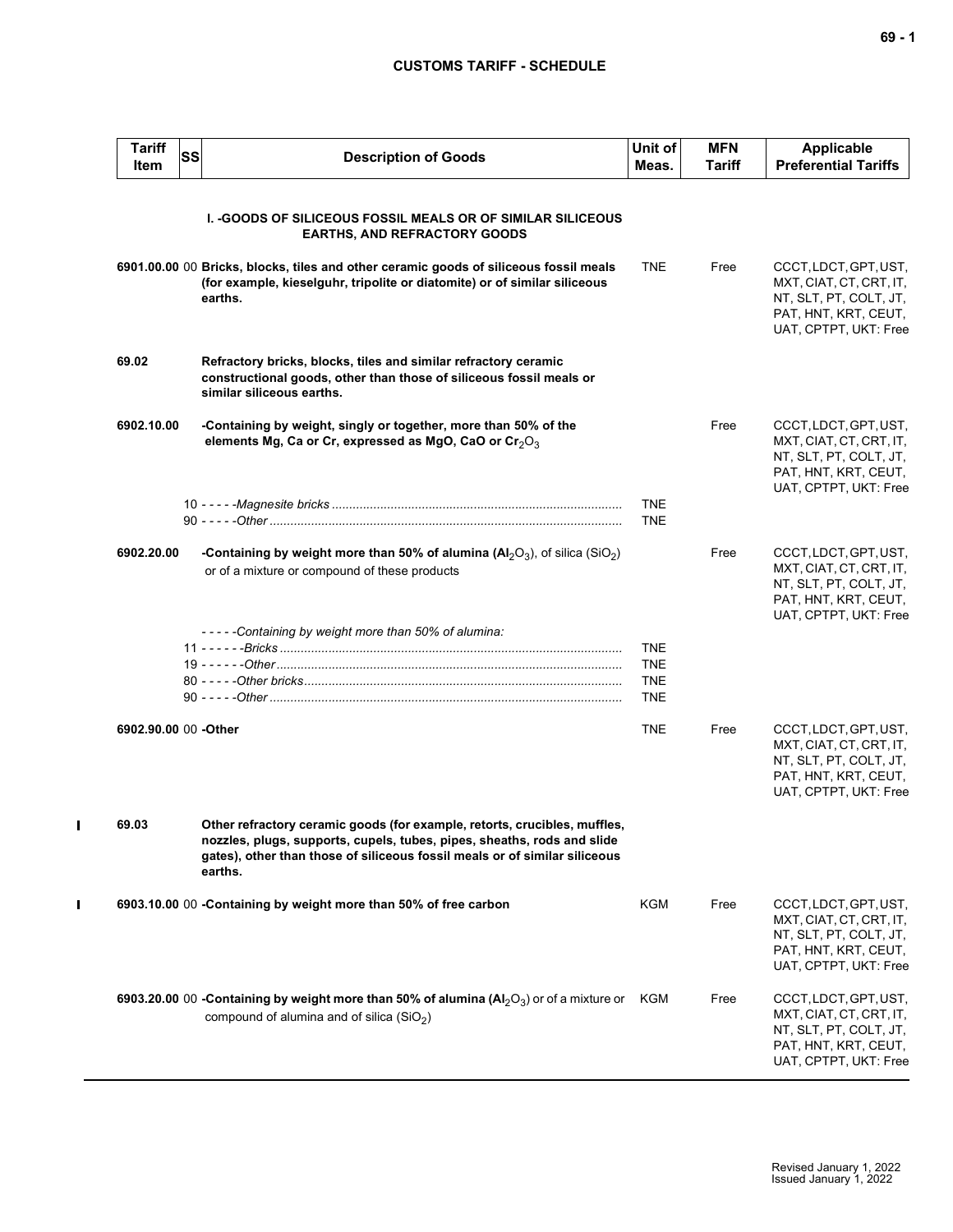| <b>Tariff</b><br>Item | <b>SS</b> | <b>Description of Goods</b>                                                                                            | Unit of<br>Meas. | <b>MFN</b><br><b>Tariff</b> | Applicable<br><b>Preferential Tariffs</b>                                                                                                |
|-----------------------|-----------|------------------------------------------------------------------------------------------------------------------------|------------------|-----------------------------|------------------------------------------------------------------------------------------------------------------------------------------|
| 6903.90.00 00 - Other |           |                                                                                                                        |                  | Free                        | CCCT, LDCT, GPT, UST,<br>MXT, CIAT, CT, CRT, IT,<br>NT, SLT, PT, COLT, JT,<br>PAT, HNT, KRT, CEUT,<br>UAT, CPTPT, UKT: Free              |
|                       |           | <b>II. - OTHER CERAMIC PRODUCTS</b>                                                                                    |                  |                             |                                                                                                                                          |
| 69.04                 |           | Ceramic building bricks, flooring blocks, support or filler tiles and the<br>like.                                     |                  |                             |                                                                                                                                          |
|                       |           | 6904.10.00 00 -Building bricks                                                                                         | MIL              | 3%                          | CCCT, LDCT, GPT, UST,<br>MXT, CIAT, CT, CRT, IT,<br>NT, SLT, PT, COLT, JT,<br>PAT, HNT, KRT, CEUT,<br>UAT, CPTPT, UKT: Free              |
| 6904.90               |           | -Other                                                                                                                 |                  |                             |                                                                                                                                          |
|                       |           | 6904.90.10 00 - - - Flooring blocks                                                                                    |                  | 3%                          | CCCT, LDCT, GPT, UST,<br>MXT, CIAT, CT, CRT, IT,<br>NT, SLT, PT, COLT, JT,<br>PAT, HNT, KRT, CEUT,<br>UAT, CPTPT, UKT: Free              |
|                       |           | 6904.90.20 00 - - - Support or filler tiles and the like                                                               |                  | 8%                          | CCCT, LDCT, UST,<br>MXT, CIAT, CT, CRT, IT,<br>NT, SLT, PT, COLT, JT,<br>PAT, HNT, KRT, CEUT,<br>UAT, CPTPT, UKT: Free<br>GPT: 5%        |
| 69.05                 |           | Roofing tiles, chimney-pots, cowls, chimney liners, architectural<br>ornaments and other ceramic constructional goods. |                  |                             |                                                                                                                                          |
|                       |           | 6905.10.00 00 -Roofing tiles                                                                                           |                  | 6.5%                        | AUT, NZT, CCCT, LDCT,<br>GPT, UST, MXT, CIAT,<br>CT, CRT, IT, NT, SLT, PT,<br>COLT, JT, PAT, HNT,<br>KRT, CEUT, UAT,<br>CPTPT, UKT: Free |
| 6905.90.00 00 -Other  |           |                                                                                                                        |                  | 7%                          | CCCT, LDCT, UST,<br>MXT, CIAT, CT, CRT, IT,<br>NT, SLT, PT, COLT, JT,<br>PAT, HNT, KRT, CEUT,<br>UAT, CPTPT, UKT: Free<br>GPT: 5%        |
|                       |           | 6906.00.00 00 Ceramic pipes, conduits, guttering and pipe fittings.                                                    | <b>KGM</b>       | Free                        | CCCT, LDCT, GPT, UST,<br>MXT, CIAT, CT, CRT, IT,<br>NT, SLT, PT, COLT, JT,<br>PAT, HNT, KRT, CEUT,<br>UAT, CPTPT, UKT: Free              |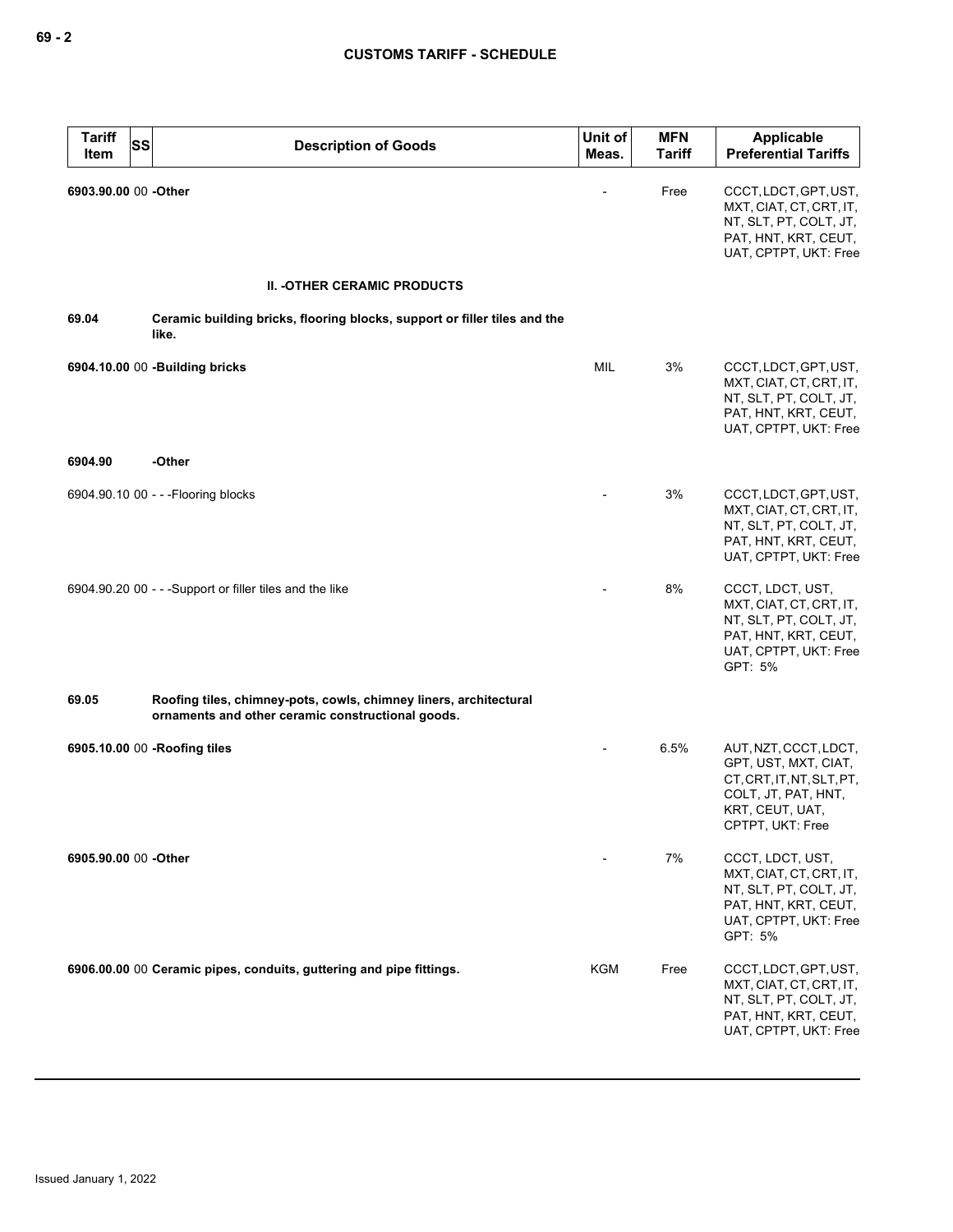| <b>Tariff</b><br>Item       | <b>SS</b> | <b>Description of Goods</b>                                                                                                            | Unit of<br>Meas. | <b>MFN</b><br><b>Tariff</b> | Applicable<br><b>Preferential Tariffs</b>                                                                                         |
|-----------------------------|-----------|----------------------------------------------------------------------------------------------------------------------------------------|------------------|-----------------------------|-----------------------------------------------------------------------------------------------------------------------------------|
| 69.07                       |           | Ceramic flags and paving, hearth or wall tiles; ceramic mosaic cubes<br>and the like, whether or not on a backing; finishing ceramics. |                  |                             |                                                                                                                                   |
|                             |           | -Flags and paving, hearth or wall tiles, other than those of subheadings<br>6907.30 and 6907.40:                                       |                  |                             |                                                                                                                                   |
| 6907.21                     |           | - - Of a water absorption coefficient by weight not exceeding 0.5%                                                                     |                  |                             |                                                                                                                                   |
|                             |           | 6907.21.10 00 - - - Unglazed                                                                                                           | <b>MTK</b>       | 8%                          | CCCT, LDCT, GPT, UST,<br>MXT, CIAT, CT, CRT, IT,<br>NT, SLT, PT, COLT, JT,<br>PAT, HNT, KRT, CEUT,<br>UAT, CPTPT, UKT: Free       |
|                             |           | ---Glazed:                                                                                                                             |                  |                             |                                                                                                                                   |
|                             |           | 6907.21.21 00 - - - - Tiles with a surface area of 103 cm <sup>2</sup> or more                                                         | <b>MTK</b>       | 8%                          | CCCT, LDCT, GPT, UST,<br>MXT, CIAT, CT, CRT, IT,<br>NT, SLT, PT, COLT, JT,<br>PAT, HNT, KRT, CEUT,<br>UAT, CPTPT, UKT: Free       |
| 6907.21.29 00 - - - - Other |           |                                                                                                                                        | <b>MTK</b>       | 8%                          | CCCT, LDCT, UST,<br>MXT, CIAT, CT, CRT, IT,<br>NT, SLT, PT, COLT, JT,<br>PAT, HNT, KRT, CEUT,<br>UAT, CPTPT, UKT: Free<br>GPT: 5% |
| 6907.22                     |           | - - Of a water absorption coefficient by weight exceeding 0.5% but not<br>exceeding 10%                                                |                  |                             |                                                                                                                                   |
|                             |           | 6907.22.10 00 - - - Unglazed                                                                                                           | <b>MTK</b>       | 8%                          | CCCT, LDCT, GPT, UST,<br>MXT, CIAT, CT, CRT, IT,<br>NT, SLT, PT, COLT, JT,<br>PAT, HNT, KRT, CEUT,<br>UAT, CPTPT, UKT: Free       |
|                             |           | ---Glazed:                                                                                                                             |                  |                             |                                                                                                                                   |
|                             |           | 6907.22.21 00 - - - - Tiles with a surface area of 103 cm <sup>2</sup> or more                                                         | <b>MTK</b>       | 8%                          | CCCT, LDCT, GPT, UST,<br>MXT, CIAT, CT, CRT, IT,<br>NT, SLT, PT, COLT, JT,<br>PAT, HNT, KRT, CEUT,<br>UAT, CPTPT, UKT: Free       |
| 6907.22.29 00 - - - - Other |           |                                                                                                                                        | <b>MTK</b>       | 8%                          | CCCT, LDCT, UST,<br>MXT, CIAT, CT, CRT, IT,<br>NT, SLT, PT, COLT, JT,<br>PAT, HNT, KRT, CEUT,<br>UAT, CPTPT, UKT: Free<br>GPT: 5% |

**6907.23 - -Of a water absorption coefficient by weight exceeding 10%**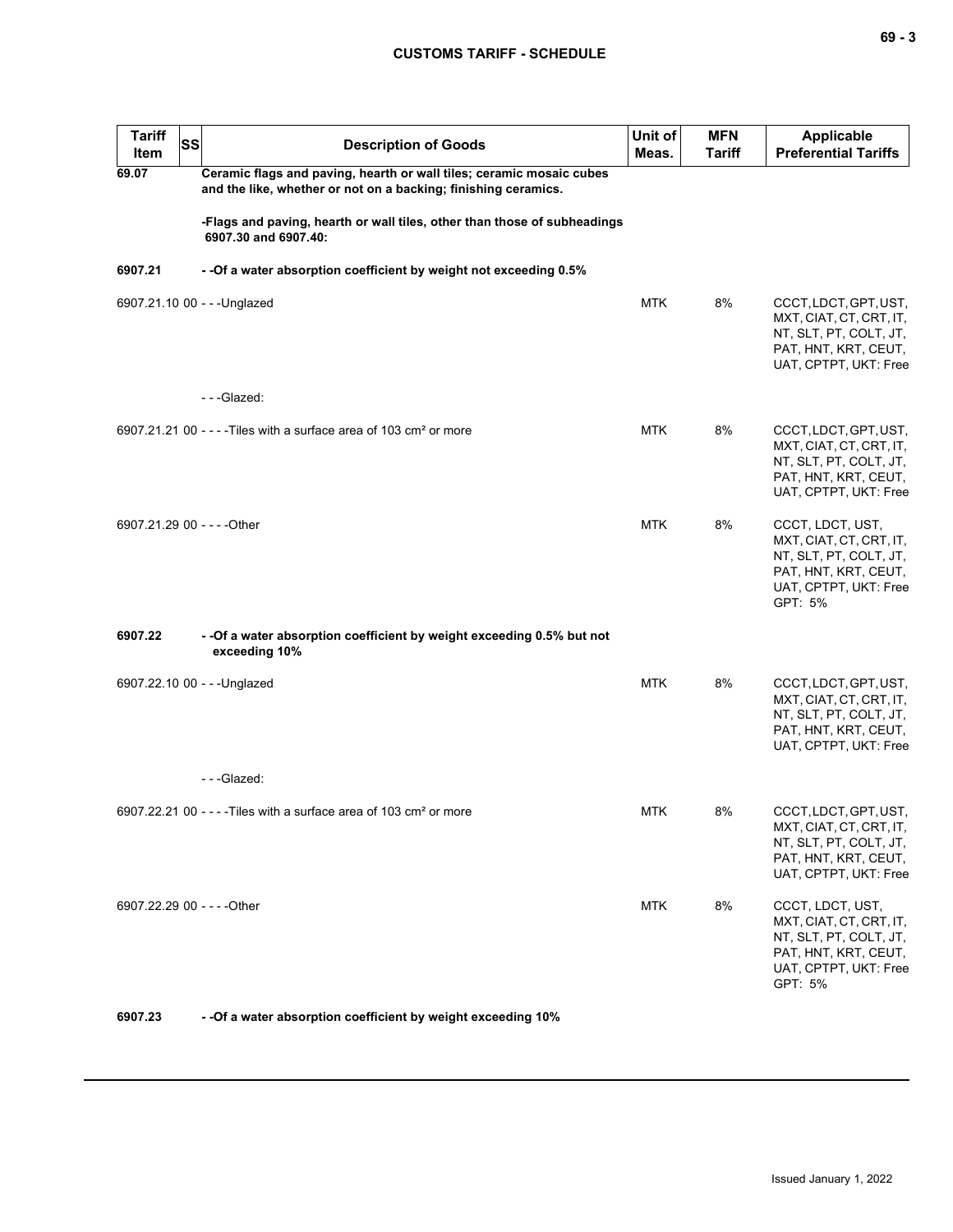| <b>Tariff</b><br>Item | SS<br><b>Description of Goods</b>                                              | Unit of<br>Meas. | <b>MFN</b><br><b>Tariff</b> | Applicable<br><b>Preferential Tariffs</b>                                                                                         |
|-----------------------|--------------------------------------------------------------------------------|------------------|-----------------------------|-----------------------------------------------------------------------------------------------------------------------------------|
|                       | 6907.23.10 00 - - - Unglazed                                                   | <b>MTK</b>       | 8%                          | CCCT, LDCT, GPT, UST,<br>MXT, CIAT, CT, CRT, IT,<br>NT, SLT, PT, COLT, JT,<br>PAT, HNT, KRT, CEUT,<br>UAT, CPTPT, UKT: Free       |
|                       | ---Glazed:                                                                     |                  |                             |                                                                                                                                   |
|                       | 6907.23.21 00 - - - - Tiles with a surface area of 103 cm <sup>2</sup> or more | <b>MTK</b>       | 8%                          | CCCT, LDCT, GPT, UST,<br>MXT, CIAT, CT, CRT, IT,<br>NT, SLT, PT, COLT, JT,<br>PAT, HNT, KRT, CEUT,<br>UAT, CPTPT, UKT: Free       |
|                       | 6907.23.29 00 - - - - Other                                                    | <b>MTK</b>       | 8%                          | CCCT, LDCT, UST,<br>MXT, CIAT, CT, CRT, IT,<br>NT, SLT, PT, COLT, JT,<br>PAT, HNT, KRT, CEUT,<br>UAT, CPTPT, UKT: Free<br>GPT: 5% |
| 6907.30               | -Mosaic cubes and the like, other than those of subheading 6907.40             |                  |                             |                                                                                                                                   |
|                       | 6907.30.10 00 - - - Unglazed                                                   | <b>MTK</b>       | 8%                          | CCCT, LDCT, GPT, UST,<br>MXT, CIAT, CT, CRT, IT,<br>NT, SLT, PT, COLT, JT,<br>PAT, HNT, KRT, CEUT,<br>UAT, CPTPT, UKT: Free       |
|                       | ---Glazed:                                                                     |                  |                             |                                                                                                                                   |
|                       | 6907.30.21 00 - - - - Tiles with a surface area of 103 cm <sup>2</sup> or more | <b>MTK</b>       | 8%                          | CCCT, LDCT, GPT, UST,<br>MXT, CIAT, CT, CRT, IT,<br>NT, SLT, PT, COLT, JT,<br>PAT, HNT, KRT, CEUT,<br>UAT, CPTPT, UKT: Free       |
|                       | 6907.30.29 00 - - - - Other                                                    | <b>MTK</b>       | 8%                          | CCCT, LDCT, UST,<br>MXT, CIAT, CT, CRT, IT,<br>NT, SLT, PT, COLT, JT,<br>PAT, HNT, KRT, CEUT,<br>UAT, CPTPT, UKT: Free<br>GPT: 5% |
| 6907.40               | -Finishing ceramics                                                            |                  |                             |                                                                                                                                   |
|                       | 6907.40.10 00 - - - Unglazed                                                   | <b>MTK</b>       | 8%                          | CCCT, LDCT, GPT, UST,<br>MXT, CIAT, CT, CRT, IT,<br>NT, SLT, PT, COLT, JT,<br>PAT, HNT, KRT, CEUT,<br>UAT, CPTPT, UKT: Free       |

- - -Glazed: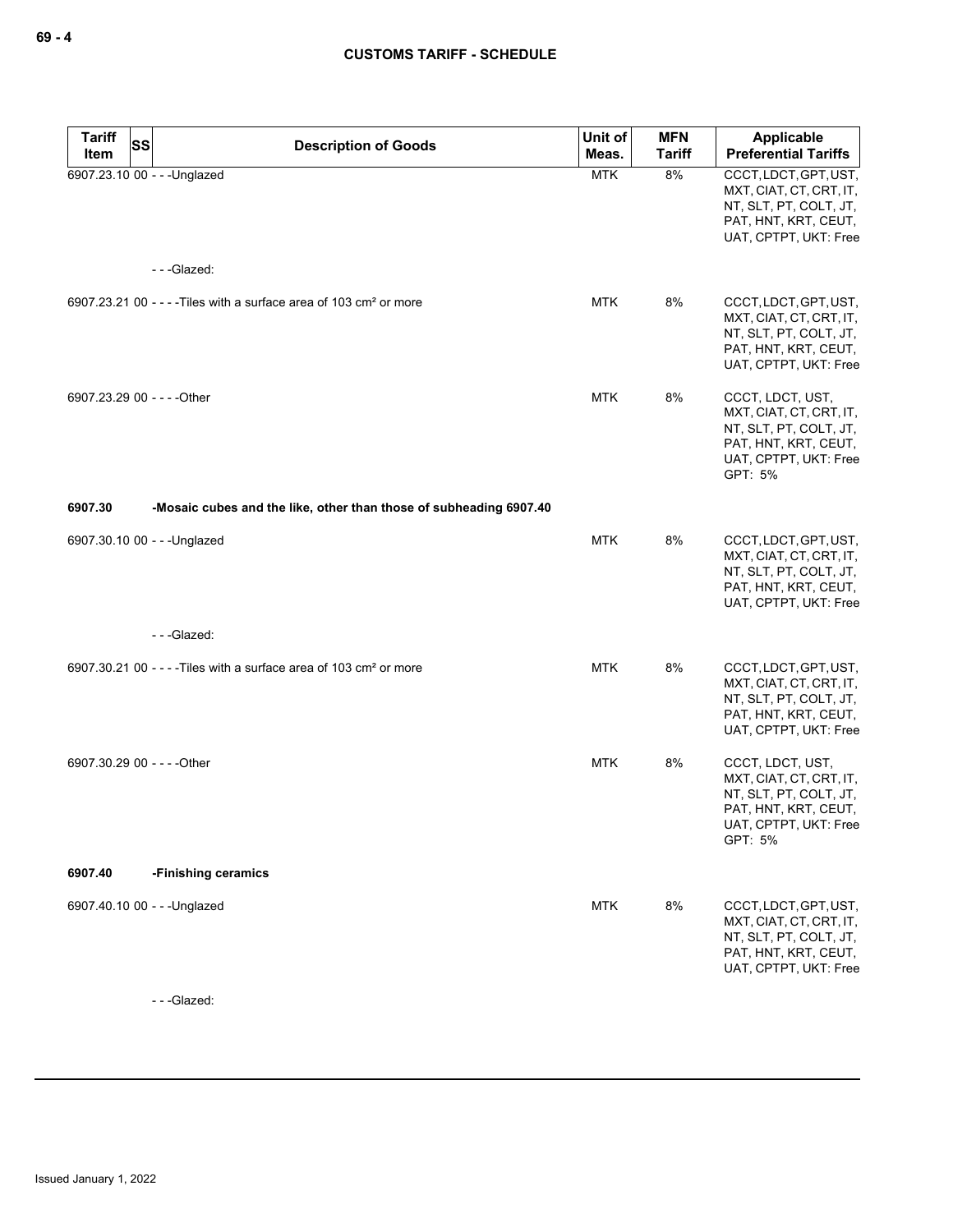# **CUSTOMS TARIFF - SCHEDULE**

| <b>Tariff</b><br>SS         |                                                                                                                                                                                                                                                      | Unit of    | <b>MFN</b>    | <b>Applicable</b>                                                                                                                 |
|-----------------------------|------------------------------------------------------------------------------------------------------------------------------------------------------------------------------------------------------------------------------------------------------|------------|---------------|-----------------------------------------------------------------------------------------------------------------------------------|
| Item                        | <b>Description of Goods</b>                                                                                                                                                                                                                          | Meas.      | <b>Tariff</b> | <b>Preferential Tariffs</b>                                                                                                       |
|                             | 6907.40.21 00 - - - - Tiles with a surface area of 103 cm <sup>2</sup> or more                                                                                                                                                                       | <b>MTK</b> | 8%            | CCCT, LDCT, GPT, UST,<br>MXT, CIAT, CT, CRT, IT,<br>NT, SLT, PT, COLT, JT,<br>PAT, HNT, KRT, CEUT,<br>UAT, CPTPT, UKT: Free       |
| 6907.40.29 00 - - - - Other |                                                                                                                                                                                                                                                      | <b>MTK</b> | 8%            | CCCT, LDCT, UST,<br>MXT, CIAT, CT, CRT, IT,<br>NT, SLT, PT, COLT, JT,<br>PAT, HNT, KRT, CEUT,<br>UAT, CPTPT, UKT: Free<br>GPT: 5% |
| 69.09                       | Ceramic wares for laboratory, chemical or other technical uses; ceramic<br>troughs, tubs and similar receptacles of a kind used in agriculture;<br>ceramic pots, jars and similar articles of a kind used for the conveyance<br>or packing of goods. |            |               |                                                                                                                                   |
|                             | -Ceramic wares for laboratory, chemical or other technical uses:                                                                                                                                                                                     |            |               |                                                                                                                                   |
|                             | 6909.11.00 00 - - Of porcelain or china                                                                                                                                                                                                              |            | 4.5%          | CCCT, LDCT, GPT, UST,<br>MXT, CIAT, CT, CRT, IT,<br>NT, SLT, PT, COLT, JT,<br>PAT, HNT, KRT, CEUT,<br>UAT, CPTPT, UKT: Free       |
| 6909.12                     | -- Articles having a hardness equivalent to 9 or more on the Mohs scale                                                                                                                                                                              |            |               |                                                                                                                                   |
|                             | 6909.12.10 00 - - - For use in machinery for making pulp of fibrous cellulosic material or for<br>making or finishing paper or paperboard                                                                                                            |            | Free          | CCCT, LDCT, GPT, UST,<br>MXT, CIAT, CT, CRT, IT,<br>NT, SLT, PT, COLT, JT,<br>PAT, HNT, KRT, CEUT,<br>UAT, CPTPT, UKT: Free       |
| 6909.12.90 00 - - - Other   |                                                                                                                                                                                                                                                      |            | 4.5%          | CCCT, LDCT, GPT, UST,<br>MXT, CIAT, CT, CRT, IT,<br>NT, SLT, PT, COLT, JT,<br>PAT, HNT, KRT, CEUT,<br>UAT, CPTPT, UKT: Free       |
| 6909.19                     | - -Other                                                                                                                                                                                                                                             |            |               |                                                                                                                                   |
|                             | 6909.19.10 00 - - - Ceramic rings for use in the manufacture of formaldehyde;<br>For use in machinery for making pulp of fibrous cellulosic material or for<br>making or finishing paper or paperboard                                               |            | Free          | CCCT, LDCT, GPT, UST,<br>MXT, CIAT, CT, CRT, IT,<br>NT, SLT, PT, COLT, JT,<br>PAT, HNT, KRT, CEUT,<br>UAT, CPTPT, UKT: Free       |
| 6909.19.90 00 - - - Other   |                                                                                                                                                                                                                                                      |            | 4.5%          | CCCT, LDCT, GPT, UST,<br>MXT, CIAT, CT, CRT, IT,<br>NT, SLT, PT, COLT, JT,<br>PAT, HNT, KRT, CEUT,<br>UAT, CPTPT, UKT: Free       |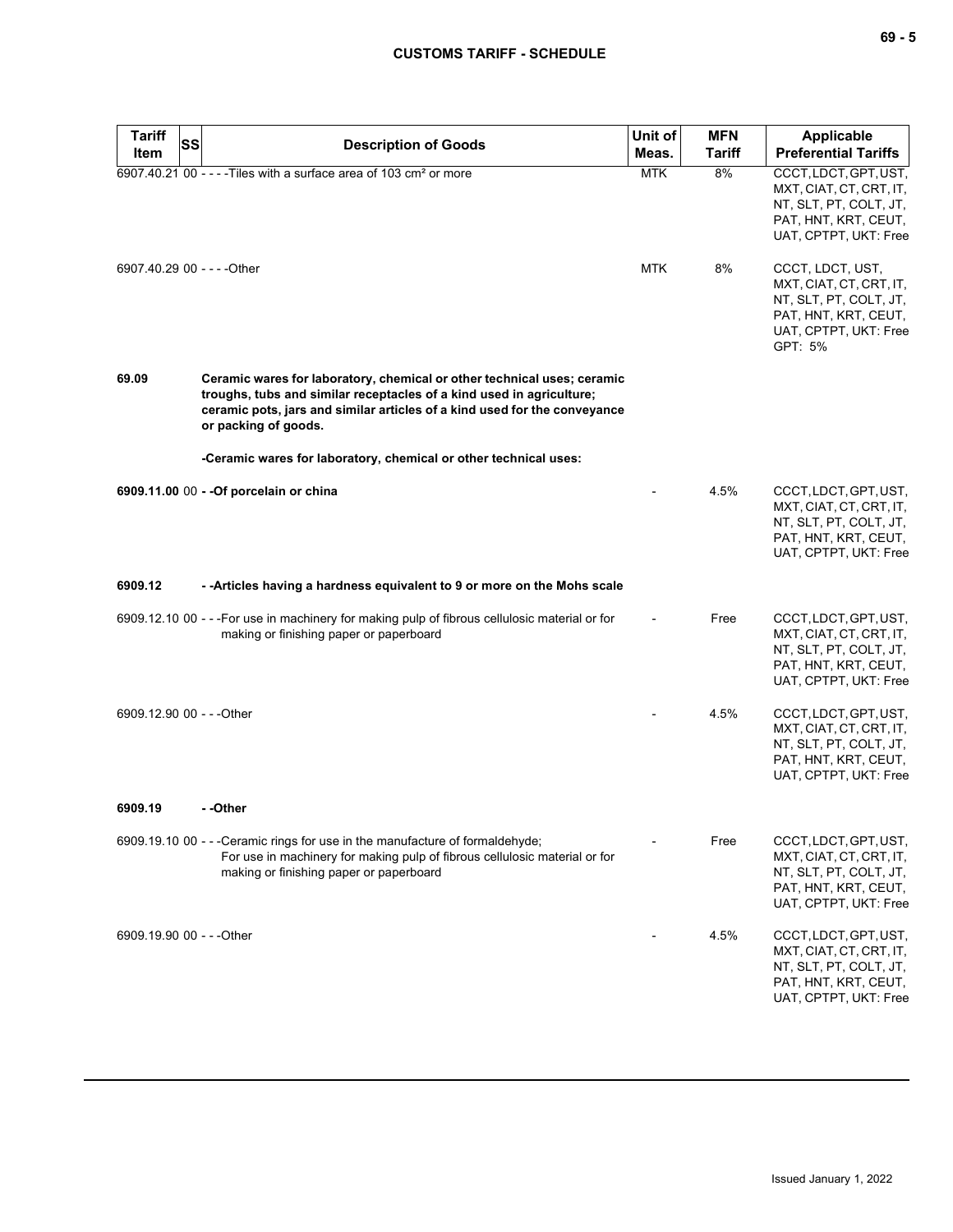| <b>Tariff</b><br>Item | <b>SS</b><br><b>Description of Goods</b>                                                                                                                                                 | Unit of<br>Meas.         | <b>MFN</b><br><b>Tariff</b> | Applicable<br><b>Preferential Tariffs</b>                                                                                         |
|-----------------------|------------------------------------------------------------------------------------------------------------------------------------------------------------------------------------------|--------------------------|-----------------------------|-----------------------------------------------------------------------------------------------------------------------------------|
| 6909.90.00            | -Other                                                                                                                                                                                   |                          | 7%                          | CCCT, LDCT, GPT, UST,                                                                                                             |
|                       |                                                                                                                                                                                          |                          |                             | MXT, CIAT, CT, CRT, IT,<br>NT, SLT, PT, COLT, JT,<br>PAT, HNT, KRT, CEUT,<br>UAT, CPTPT, UKT: Free                                |
|                       |                                                                                                                                                                                          |                          |                             |                                                                                                                                   |
| 69.10                 | Ceramic sinks, wash basins, wash basin pedestals, baths, bidets, water<br>closet pans, flushing cisterns, urinals and similar sanitary fixtures.                                         |                          |                             |                                                                                                                                   |
| 6910.10               | -Of porcelain or china                                                                                                                                                                   |                          |                             |                                                                                                                                   |
| 6910.10.10            | ---Water closet pans (toilet bowls) and flushing cisterns (toilet tanks) or<br>combinations thereof                                                                                      |                          | 7.5%                        | CCCT, LDCT, UST,<br>MXT, CIAT, CT, CRT, IT,<br>NT, SLT, PT, COLT, JT,<br>PAT, HNT, KRT, CEUT,<br>UAT, CPTPT, UKT: Free<br>GPT: 5% |
|                       |                                                                                                                                                                                          | NMB                      |                             |                                                                                                                                   |
|                       | 30 - - - - - Combinations of water closet pans and flushing cisterns                                                                                                                     | <b>NMB</b><br><b>NMB</b> |                             |                                                                                                                                   |
|                       |                                                                                                                                                                                          |                          |                             |                                                                                                                                   |
| 6910.10.90            | ---Other                                                                                                                                                                                 |                          | 7.5%                        | CCCT, LDCT, GPT, UST,<br>MXT, CIAT, CT, CRT, IT,<br>NT, SLT, PT, COLT, JT,<br>PAT, HNT, KRT, CEUT,<br>UAT, CPTPT, UKT: Free       |
|                       |                                                                                                                                                                                          | NMB                      |                             |                                                                                                                                   |
|                       |                                                                                                                                                                                          | NMB                      |                             |                                                                                                                                   |
| 6910.90.00            | -Other                                                                                                                                                                                   |                          | 7.5%                        | CCCT, LDCT, GPT, UST,<br>MXT, CIAT, CT, CRT, IT,<br>NT, SLT, PT, COLT, JT,<br>PAT, HNT, KRT, CEUT,<br>UAT, CPTPT, UKT: Free       |
|                       |                                                                                                                                                                                          |                          |                             |                                                                                                                                   |
| 69.11                 | Tableware, kitchenware, other household articles and toilet articles, of<br>porcelain or china.                                                                                          |                          |                             |                                                                                                                                   |
| 6911.10               | -Tableware and kitchenware                                                                                                                                                               |                          |                             |                                                                                                                                   |
|                       | 6911.10.10 00 - - - Undecorated tableware, of a thickness of 3 mm or more, for use in the<br>manufacture of decorated heavy duty tableware for hotel, restaurant or<br>institutional use |                          | Free                        | CCCT, LDCT, GPT, UST,<br>MXT, CIAT, CT, CRT, IT,<br>NT, SLT, PT, COLT, JT,<br>PAT, HNT, KRT, CEUT,<br>UAT, CPTPT, UKT: Free       |
|                       | 6911.10.20 00 - - - Other undecorated tableware for use in the manufacture of decorated<br>tableware by kiln-fired decoration                                                            |                          | Free                        | CCCT, LDCT, GPT, UST,<br>MXT, CIAT, CT, CRT, IT,<br>NT, SLT, PT, COLT, JT,<br>PAT, HNT, KRT, CEUT,<br>UAT, CPTPT, UKT: Free       |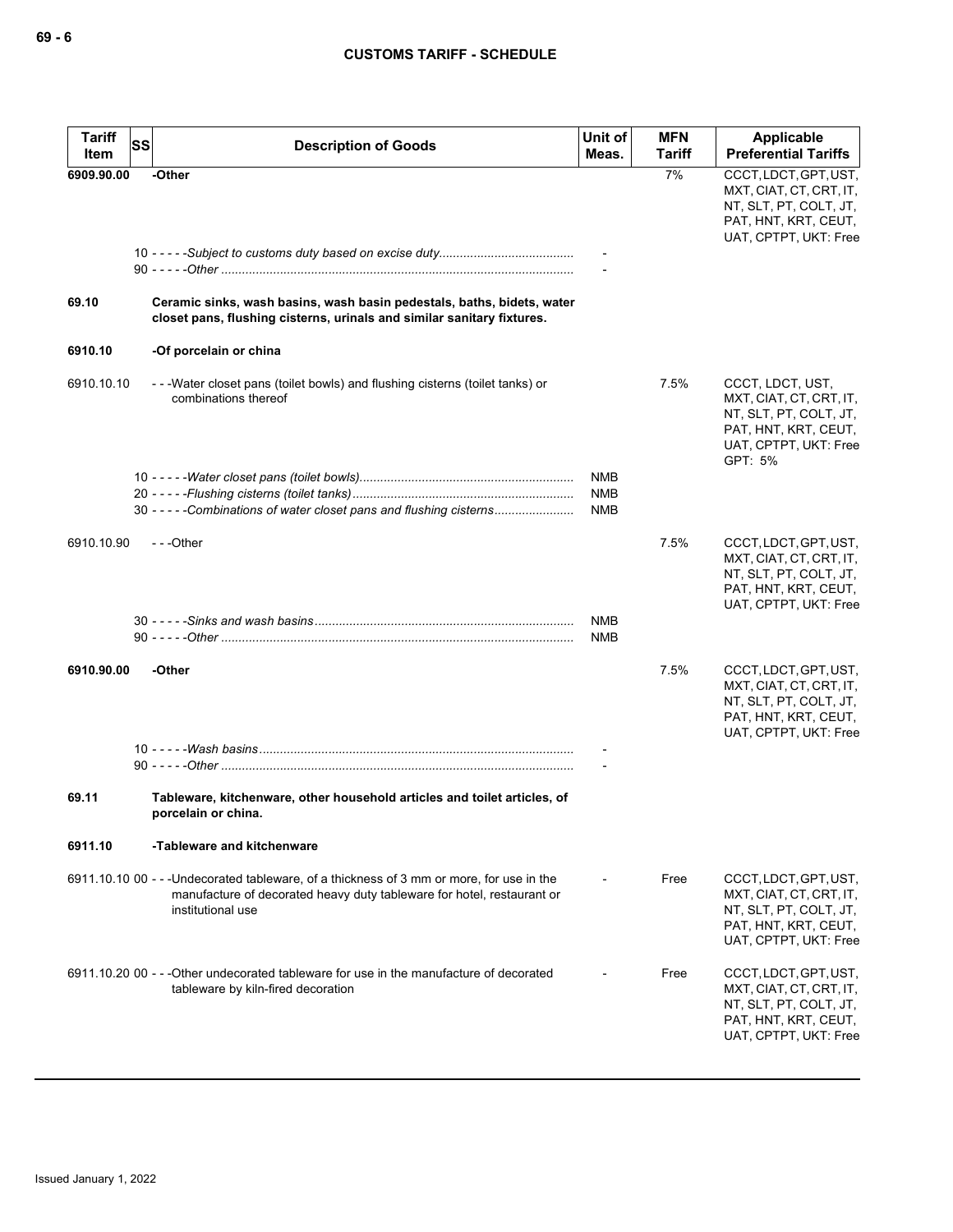| I<br>- - |  |  |
|----------|--|--|
|----------|--|--|

| <b>Tariff</b> | SS                                                                                                                                                                                                                                                                                                                                                                      | Unit of | <b>MFN</b>    | Applicable                                                                                                                                                  |
|---------------|-------------------------------------------------------------------------------------------------------------------------------------------------------------------------------------------------------------------------------------------------------------------------------------------------------------------------------------------------------------------------|---------|---------------|-------------------------------------------------------------------------------------------------------------------------------------------------------------|
| Item          | <b>Description of Goods</b>                                                                                                                                                                                                                                                                                                                                             | Meas.   | <b>Tariff</b> | <b>Preferential Tariffs</b>                                                                                                                                 |
| 6911.10.90    | ---Other                                                                                                                                                                                                                                                                                                                                                                |         | 7%            | AUT, NZT, CCCT, LDCT,<br>GPT, UST, MXT, CIAT,<br>CT, CRT, IT, NT, SLT, PT,<br>COLT, JT, PAT, HNT,<br>KRT, CEUT, UAT,<br>CPTPT, UKT: Free                    |
| 6911.90.00    | -Other                                                                                                                                                                                                                                                                                                                                                                  |         | 5.5%          | CCCT, LDCT, UST,<br>MXT, CIAT, CT, CRT, IT,<br>NT, SLT, PT, COLT, JT,<br>PAT, HNT, KRT, CEUT,<br>UAT, CPTPT, UKT: Free<br>GPT: 5%                           |
| 6912.00       | Ceramic tableware, kitchenware, other household articles and toilet<br>articles, other than of porcelain or china.                                                                                                                                                                                                                                                      |         |               |                                                                                                                                                             |
|               | 6912.00.10 00 - - - Undecorated coffee mugs of earthenware or stoneware, for use in the<br>manufacture of decorated coffee mugs by kiln-fired<br>decoration;<br>Undecorated tableware of semi-porcelain or white granite, of a thickness<br>of 3 mm or more, for use in the manufacture of decorated heavy duty<br>tableware for hotel, restaurant or institutional use |         | Free          | CCCT, LDCT, GPT, UST,<br>MXT, CIAT, CT, CRT, IT,<br>NT, SLT, PT, COLT, JT,<br>PAT, HNT, KRT, CEUT,<br>UAT, CPTPT, UKT: Free                                 |
|               | 6912.00.20 00 - - - Other, undecorated tableware of semi-porcelain or white granite for use in<br>the manufacture of decorated tableware by kiln-fired decoration                                                                                                                                                                                                       |         | Free          | CCCT, LDCT, GPT, UST,<br>MXT, CIAT, CT, CRT, IT,<br>NT, SLT, PT, COLT, JT,<br>PAT, HNT, KRT, CEUT,<br>UAT, CPTPT, UKT: Free                                 |
| 6912.00.90    | ---Other                                                                                                                                                                                                                                                                                                                                                                |         | 7%            | CCCT, LDCT, UST,<br>MXT, CIAT, CT, CRT, IT,<br>NT, SLT, PT, COLT, JT,<br>PAT, HNT, KRT, CEUT,<br>UAT, CPTPT, UKT: Free<br>AUT: 1.5%<br>NZT: 1.5%<br>GPT: 3% |
|               |                                                                                                                                                                                                                                                                                                                                                                         |         |               |                                                                                                                                                             |
|               |                                                                                                                                                                                                                                                                                                                                                                         |         |               |                                                                                                                                                             |
|               |                                                                                                                                                                                                                                                                                                                                                                         |         |               |                                                                                                                                                             |
| 69.13         | Statuettes and other ornamental ceramic articles.                                                                                                                                                                                                                                                                                                                       |         |               |                                                                                                                                                             |
|               | 6913.10.00 00 - Of porcelain or china                                                                                                                                                                                                                                                                                                                                   |         | 6.5%          | CCCT, LDCT, GPT, UST,<br>MXT, CIAT, CT, CRT, IT,<br>NT, SLT, PT, COLT, JT,<br>PAT, HNT, KRT, CEUT,<br>UAT, CPTPT, UKT: Free                                 |
| 6913.90       | -Other                                                                                                                                                                                                                                                                                                                                                                  |         |               |                                                                                                                                                             |

**6913.90 -Other**